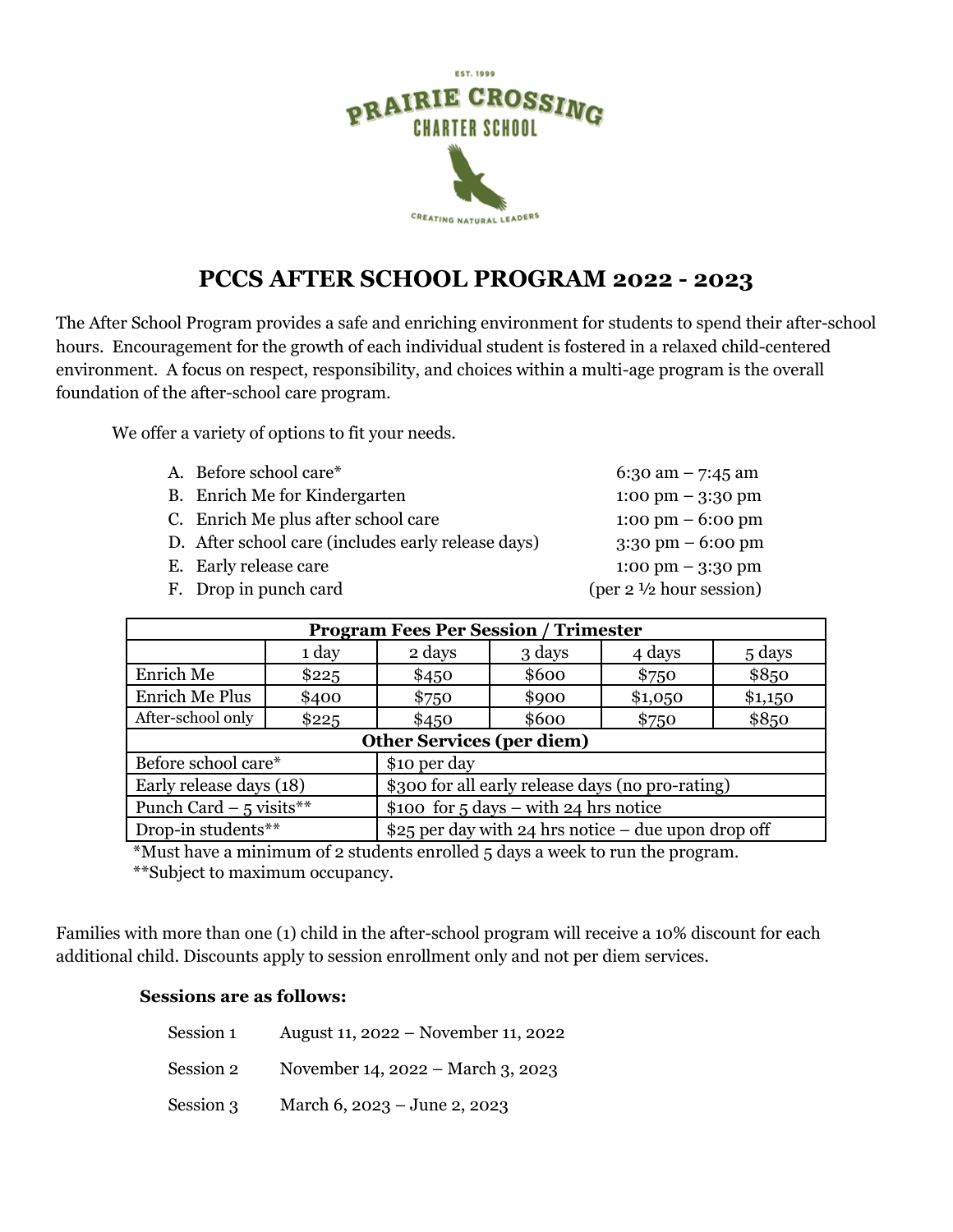#### Enrollment and Policies

Please send the enrollment form and payment to the school office in an envelope clearly labeled "After School Program – Attention Business Office". All checks should be made payable to "PCCS". Payment by credit card can be made online via Edutrac once aftercare services are billed. A small fee will apply for credit card payments. Payment is due prior to each session unless other arrangements are made in advance. Drop-in fees are due on the day of service. Students with outstanding after-care fees in excess of 48 hours past due will not be able to return until payment is made in full.

#### After-School Clubs and PCCS Sports

Many of our after-school students are also enrolled in sports or other on-campus after-school clubs. After-school care is a separate entity from these extra-curricular clubs, however, we do keep an updated list of who is enrolled and where they should be on any given day. Under normal circumstances, your child's classroom teacher will dismiss students to the appropriate location for their enrolled activity. If a child is enrolled in a club and mistakenly arrives for after-school care, we will make certain that they are escorted to the correct location.

Most students who participate in an extracurricular club are picked up at the end of that activity. If you wish for your child to return to after-school care after their club or sport is over, please contact the club sponsor and after-school care.

## Student Pick-up

All students must be checked out in-person and will only be released to adults listed on your enrollment application as authorized to pick up your child(ren). You must sign your child(ren) out. Any changes to who is authorized to pick up must be in writing and should clearly list the adults' name as it appears on their state-issued driver's license or ID card.

## Late Pickup Policy

Students must be picked up no later than 6:00 pm. For every 5 minutes late that the student remains on site after 6:00 pm, there will be a \$5.00 charge. You must sign your child out. The fee must be paid within 48 hours or the student will not be allowed to attend the program until the fee is paid. If for an extreme reason you are going to be later than 6:00 pm please call 224-541-3955.

## Discipline Policy

All school rules apply to the after-school care program. We have a PBIS matrix in the classroom and encourage your child(ren) to be respectful, responsible, and safe at all times. Please take a look at the chart when you come in for pick-up and reinforce these expectations at home with your child. The after-school program reserves the right to ask children to leave the program, at any time, if PCCS rules are not consistently followed.

## Withdrawal Policy

If for any reason during the school year your student needs to withdraw from the program, a two-week written notice is required. A refund will be issued on a prorated basis. If a two-week notice is not given, it will be deducted from any refund due. Fees will not be refunded for any time a student is absent from the program.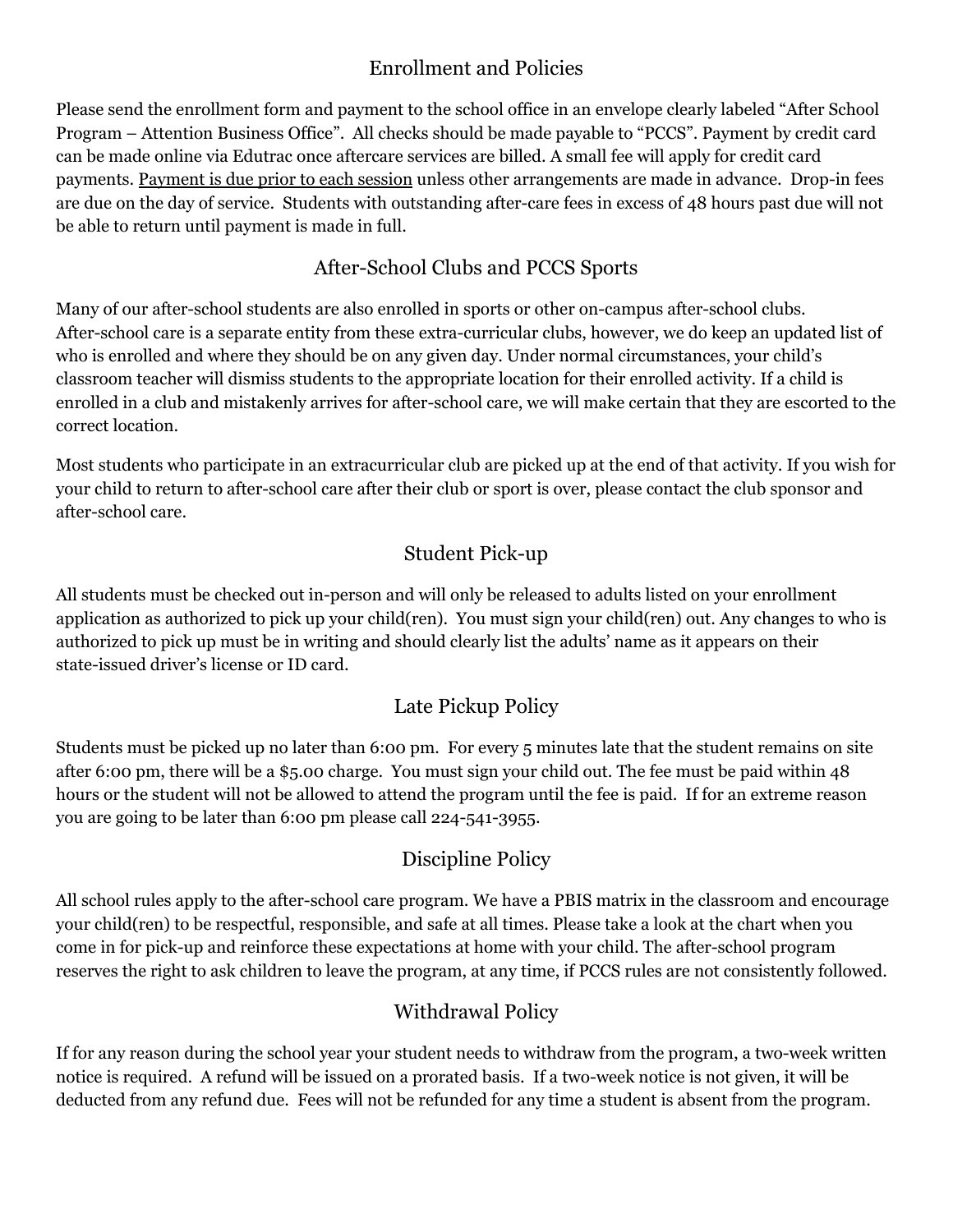#### Snacks and Homework

Snack – please have a designated non-peanut/tree nut snack for aftercare. Some kids eat all of their snacks during the regular school day and many are hungry at this time. Without a snack available, it makes it difficult for them. If you would like, you can leave a healthy, nonperishable labeled snack with us and we will give it to them.

Homework – we highly encourage the kids to get their homework done here! The homework room is a quiet place for kids to focus, and there is always a team member available to help them. If you have any concerns or special requests about homework, please let us know.

#### Personal Items

Please be sure to label all water bottles, hats, gloves, backpacks, etc with your child's last name. Items that are left behind and not labeled will be turned into Lost and Found. Please do not send personal items (toys, stuffed animals, etc) for use during after-school care. Any items brought from home for purposes during the school day should be kept in the student's backpack while they attend after-school care. The staff is not responsible for personal belongings that may be within your child's possessions while in the program.

The after-school program reserves the right to cancel the program at any time with a two-week written notice. Any questions regarding the after school program should be directed to the Aftercare Coordinator via email at afterschool@pccharterschool.org

Respectfully,

Aftercare Lead afterschool@pccharterschool.org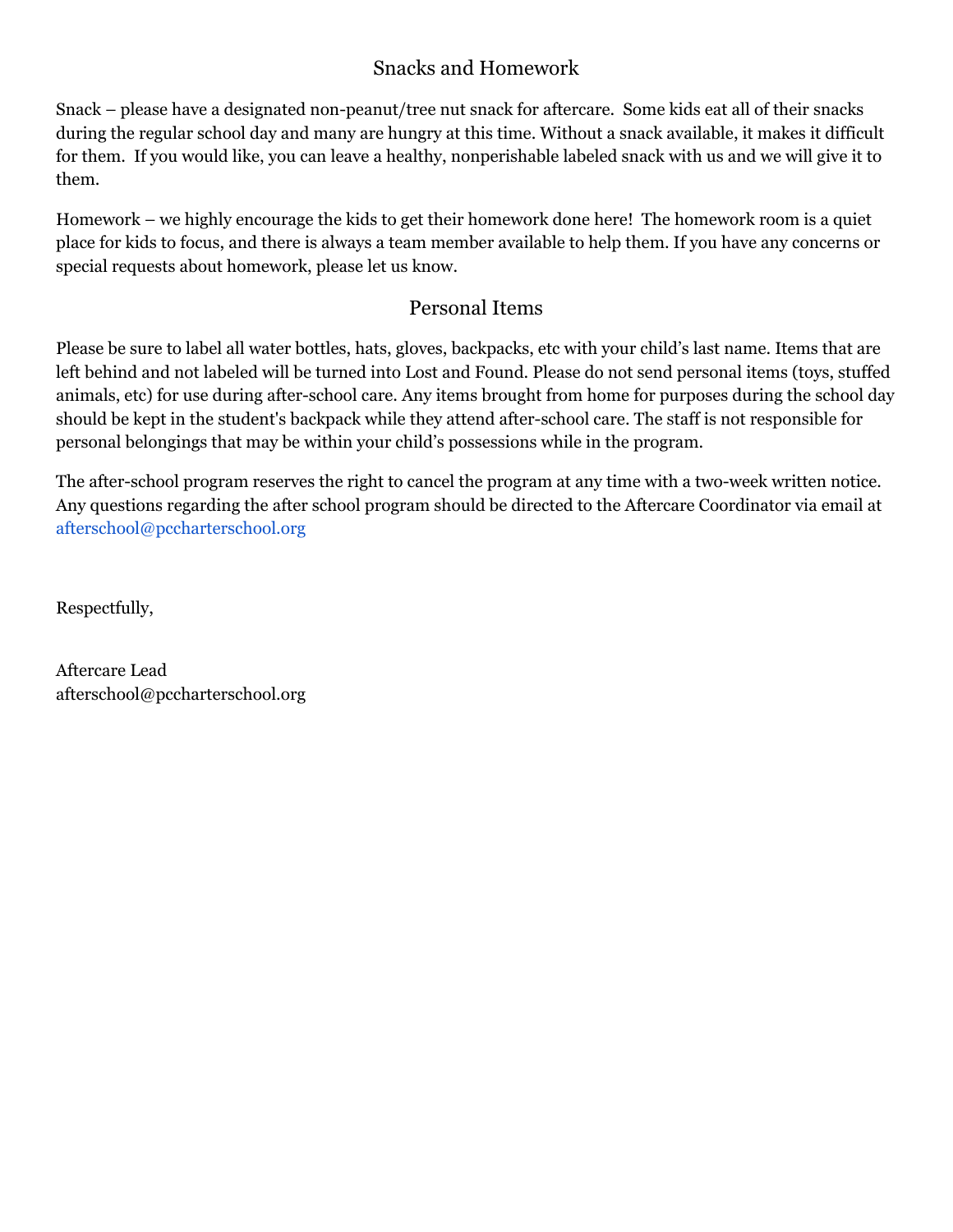

# **PCCS After School Enrollment Form 2022 - 2023**

| <b>Family Name:</b>                                                                          |               |                |  |  |
|----------------------------------------------------------------------------------------------|---------------|----------------|--|--|
| <b>Street Address:</b>                                                                       |               |                |  |  |
| City:                                                                                        | State:        | Zip Code:      |  |  |
| Email Address:                                                                               |               |                |  |  |
| <b>Student's Name:</b>                                                                       |               | Grade/Teacher: |  |  |
| <b>Student's Name:</b>                                                                       |               | Grade/Teacher: |  |  |
| <b>Student's Name:</b>                                                                       |               | Grade/Teacher: |  |  |
| Parent's Name:                                                                               |               |                |  |  |
| Parent's Emergency Contact #:                                                                |               |                |  |  |
| <b>Non-Parent Emergency Contact Name:</b>                                                    |               |                |  |  |
| Non-Parent Emergency Contact #:                                                              |               |                |  |  |
| Please list below the following information for those authorized to pick up your student(s): |               |                |  |  |
| Name:                                                                                        | Relationship: | Phone #:       |  |  |
| Name:                                                                                        | Relationship: | Phone #:       |  |  |
| Name:                                                                                        | Relationship: | Phone #:       |  |  |
| Please indicate any allergies or medication conditions :                                     |               |                |  |  |
|                                                                                              |               |                |  |  |
|                                                                                              |               |                |  |  |

Turn Over ----------------------------------->

Please complete both sides and return with payment to PCCS